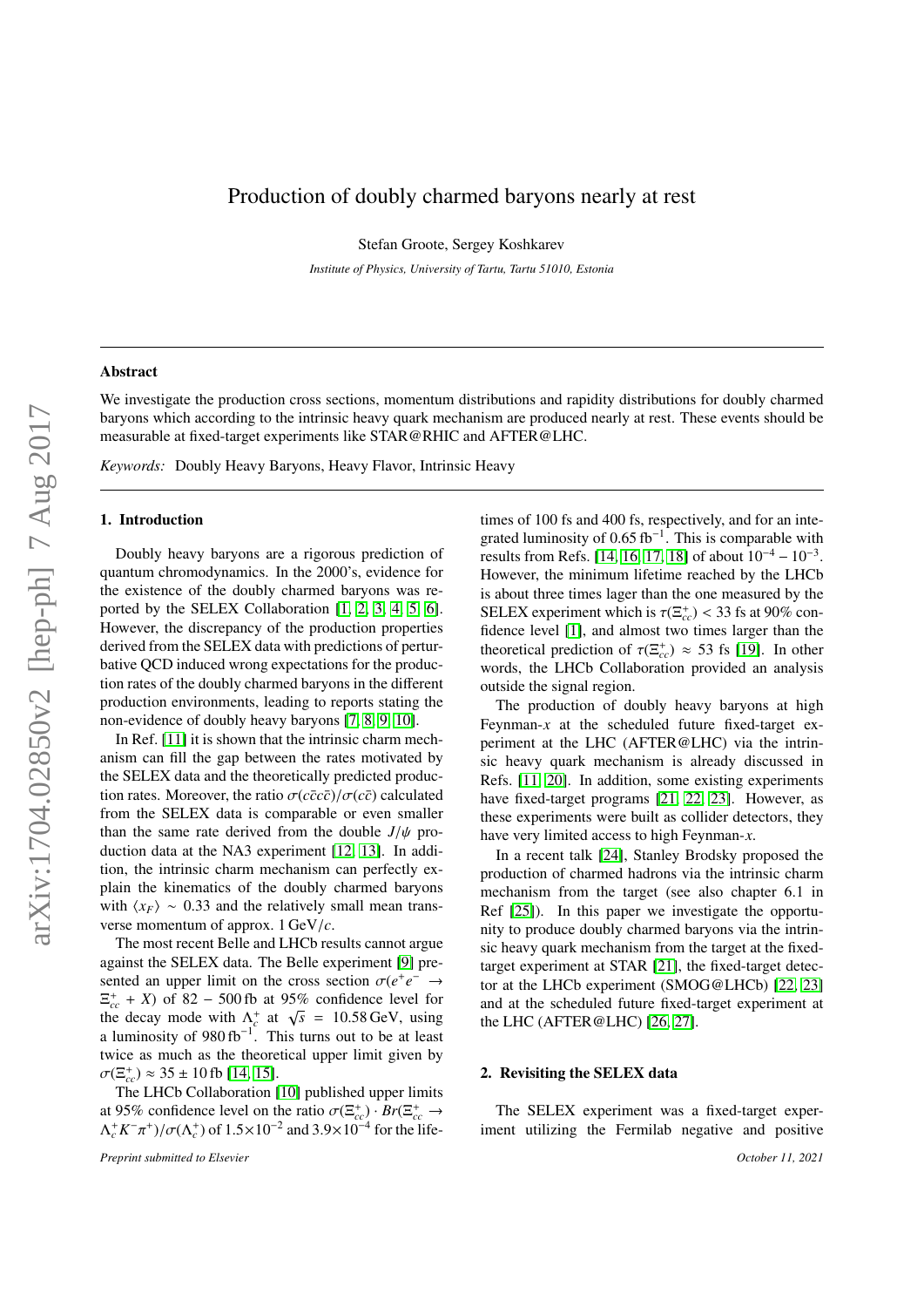

<span id="page-1-0"></span>Figure 1: The squared (blue) points represent the pQCD motivated  $x_F$  distribution of  $\Xi_{cc}^{++}$  baryons. The circular (red) points show this distribution with the experimental geometry cut (cf. Ref. [\[2\]](#page-3-1)).

charged beams at 600 GeV/*<sup>c</sup>* to produce charm particles in a set of thin foil of Cu or in a diamond. It was operated in the kinematic region  $x_F > 0.1$ . The negative beam composition was about 50%  $\Sigma^-$  and 50%  $\pi^-$ <br>while the positive beam was composed of 90% protons while the positive beam was composed of 90% protons. The experimental data recorded used both positive and negative beams. 67% of the events were induced by  $\Sigma^-$ , 13% by  $\pi^-$ , and 18% by protons.<br>The production cross section w

The production cross section was not provided by the SELEX collaboration. However, the production properties of the doubly charmed baryons can be compared to that of the  $\Lambda_c^+$  baryon. To simplify the analysis we will take a look only at the production of the 20 signal events for the decay mode  $\Xi_{cc}^{++} \to \Lambda_c^+ K^- \pi^+ \pi^+$  at a mass of 3.76 GeV over a sample of 1656 events for<br> $A^+ \rightarrow nK^-\pi^+$  [2] with  $r_P(A^+) > 0.15$  This sample was  $\Lambda_c^+ \to pK^-\pi^+$  [\[2\]](#page-3-1) with  $x_F(\Lambda_c^+) > 0.15$ . This sample was previously used for a precision measurement of the lifepreviously used for a precision measurement of the lifetime of  $\Lambda_c^+$  [\[28,](#page-4-12) [29\]](#page-4-13). The measured production ratio *R* is defined by

$$
R = \frac{\sigma(\Xi_{cc}^{++})\cdot Br(\Xi_{cc}^{++} \to \Lambda_c^+ K^- \pi^+ \pi^+)}{\sigma(\Lambda_c^+)} = \frac{N_{\Xi_{cc}^{++}}}{\epsilon_{++}} \cdot \frac{\epsilon_{\Lambda_c^+}}{N_{\Lambda_c^+}},
$$

where  $N$  is the number of events in the respective sample and the reconstruction efficiency of  $\Xi_{cc}^{++}$  is given by  $1/\epsilon_{++} \approx 3.7$  [\[2\]](#page-3-1). Central values for the number  $N_{\Lambda_c^+}/\epsilon_{\Lambda_c^+}$ <br>of corrected events can be found in Ref. [30] to lie beof corrected events can be found in Ref. [\[30\]](#page-4-14) to lie between 13326 and 10010 according whether the lowest bin with  $x_F \in [0.125, 0.175]$  is taken into account or not. However, using the intrinsic charm mechanism as the production mechanism,  $\epsilon_{++}$  will be at least 2.3 times bigger (see Figs. [1](#page-1-0) and [2](#page-1-1) for the acceptance for perturbative QCD and intrinsic charm, respectively). Therefore,



<span id="page-1-1"></span>Figure 2: The squared points represent the IC motivated  $x_F$  distribution of  $\Xi_{cc}^{++}$  baryons. The circular point show this distribution reweighted with the experimental reconstruction efficiency as function of *xF*. The reconstruction efficiency is extracted from Fig. [1.](#page-1-0)

we obtain

$$
R\sim(2-3)\times10^{-3}
$$

This value is at least an order of magnitude smaller than the production ratio in the sample  $N_{\Xi_{cc}^{++}}/\epsilon_{++} \cdot 1/N_{\Lambda_c^+} \approx 0.045$  which is usually erroneously used as the produc-<sup>0</sup>.045 which is usually erroneously used as the production ratio.

## 3. Theoretical background

Origin, properties and possibilities for the detection of a non-perturbative intrinsic heavy flavor component in the nucleon are widely discussed in the literature [\[31,](#page-4-15) [32,](#page-4-16) [33,](#page-4-17) [34,](#page-4-18) [35,](#page-4-19) [26,](#page-4-10) [27,](#page-4-11) [36,](#page-4-20) [37\]](#page-4-21). QCD predicts such components from the outset. Intrinsic charm and bottom quarks are contained in the wavefunction of a light hadron and originate from diagrams where the heavy quarks are multiply attached via gluons to the valence quarks. Intrinsic heavy flavor components are contributed by the twist-six contribution of the operator product expansion proportional to  $1/m_Q^2$  [\[31,](#page-4-15) [32\]](#page-4-16).<br>In this case, the frame-independent light-front wave-In this case, the frame-independent light-front wavefunction of the light hadron has maximum probability if the Fock state is minimally off-shell. This means that all the constituents are at rest in the hadron rest frame and thus have the same rapidity *y* if the hadron is boosted. Equal rapidity occurs if the light-front momentum fractions  $x = k^+/P^+$  of the Fock state constituents<br>are proportional to their transverse masses  $x_i \propto m_{\pi i}$ . are proportional to their transverse masses,  $x_i \propto m_{T,i}$  $(m_i^2 + k_{T,i}^2)^{1/2}$ , i.e. if the heavy constituents have the *T*,*i* largest momentum fractions. This features the BHPS model given by Brodsky, Hoyer, Peterson and Sakai for the distribution of intrinsic heavy quarks [\[33,](#page-4-17) [34\]](#page-4-18).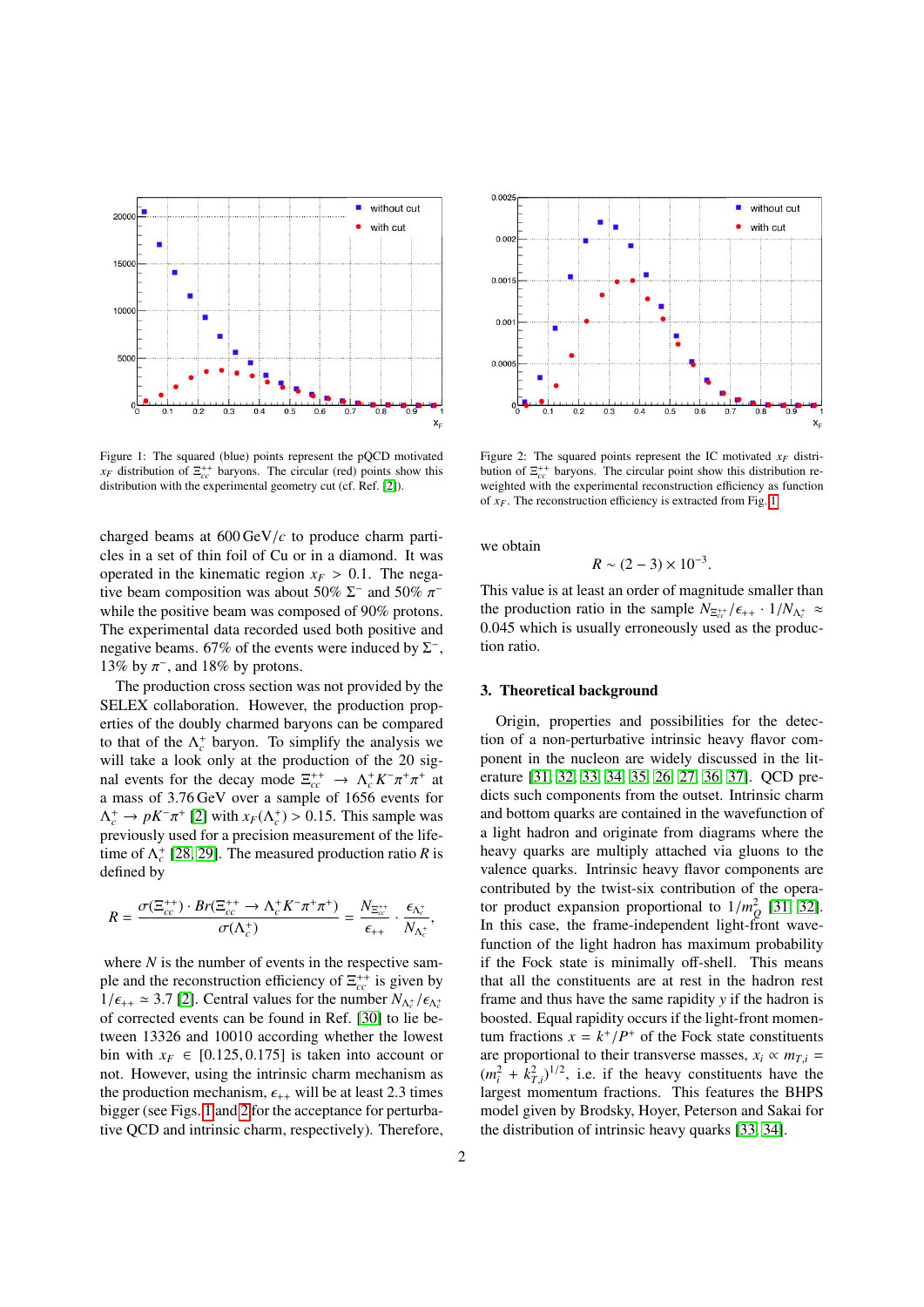

<span id="page-2-4"></span>Figure 3: Momentum distribution of the Ξ*cc* baryons produced by the intrinsic charm from the target with a 200 GeV/*<sup>c</sup>* proton beam

In the BHPS model the wavefunction of a hadron in QCD can be represented as a superposition of Fock state fluctuations, e.g.  $|h\rangle \sim |h_1\rangle + |h_1g\rangle + |h_1Q\overline{Q}\rangle$ ..., where  $h_l$ is the light quark content, and  $Q = c, b$ . If the projectile interacts with the target, the coherence of the Fock components is broken and the fluctuation can hadronize. The intrinsic heavy flavor Fock components are generated by virtual interactions such as  $gg \rightarrow Q\bar{Q}$  where the gluons couple to two or more valence quarks of the projectile. The probability to produce such  $Q\bar{Q}$  fluctuations scales as  $\alpha_s^2(m_Q^2)/m_Q^2$  relative to the leading-twist production.

Following Refs. [\[33,](#page-4-17) [34,](#page-4-18) [35\]](#page-4-19), the general formula for the probability distribution of two heavy quark pairs by intrinsic heavy flavor Fock state as a function of the momentum fractions  $x_i$  is given by

<span id="page-2-3"></span>
$$
\frac{dP_{iQ_1Q_2}}{\prod_{i=1}^n dx_i} \propto \alpha_s^4 (M_{Q_1\bar{Q}_1}) \alpha_s^4 (M_{Q_2\bar{Q}_2}) \frac{\delta(1-\sum_{i=1}^n x_i)}{(\sum_{i=1}^n \hat{m}_{T,i}^2/x_i)^2},
$$
 (1)

where  $\hat{m}_i = (m_i^2 + \langle k_{T,i}^2 \rangle)^{1/2}$  is the effective mass,  $k_T^2$ is the mean transverse momenta, and the masses of the light quarks are neglected.

The normalization of the production cross section of two charm pairs is given by

<span id="page-2-0"></span>
$$
\sigma_{icc} = \frac{P_{icc}}{P_{ic}} \cdot \sigma_{ic}, \qquad \sigma_{ic} = P_{ic} \cdot \sigma^{inel} \frac{\mu^2}{4 \hat{m}_c^2}, \qquad (2)
$$

where  $\mu^2 \approx 0.2 \text{ GeV}^2$  denotes the squared soft inter-<br>action scale parameter, the effective transverse c-quark action scale parameter, the effective transverse *c*-quark mass is given by  $\hat{m}_c = 1.5 \text{ GeV}$ , and  $\sigma^{inel}$  is the inelastic<br>proton–proton cross section proton–proton cross section.

The nuclear dependence scaling from the manifestation of intrinsic charm is expected to be  $\sigma_A \approx \sigma_{icc} \cdot A^{2/3}$ 



<span id="page-2-5"></span>Figure 4: Rapidity difference of the Ξ*cc* baryons produced by the intrinsic charm from the target with a 200 GeV/*<sup>c</sup>* proton beam

for production from the beam and  $\sigma_A \approx \sigma_{icc} \cdot A$  for production from the target [\[24\]](#page-4-8).

# 4. Production of the doubly charmed baryons

The production cross section of the doubly charmed baryon can be obtained as an application of the principle of quark–hadron duality. According to this principle, the cross section of the baryon is obtained by calculating the production of a *QQ* pair in the small invariant mass interval between  $2m<sub>O</sub>$  and the threshold to produce open heavy quark hadrons,  $2m<sub>H</sub>$ . The *OO* pair has  $3 \times 3 =$  $(3+6)$  color components, consisting of a color antitriplet and a color sextet. The probability that a *QQ* pair forms an antitriplet state is  $\overline{3}/(\overline{3}+6) = 1/3$ . Therefore, in case of the doubly charmed baryon the cross section will be

<span id="page-2-1"></span>
$$
\sigma(cc) = \frac{1}{3} f_{cc} \sigma_{icc}, \tag{3}
$$

where *fcc* is the fragmentation ratio of the *cc* pair written as

<span id="page-2-2"></span>
$$
f_{cc}^{icc} = \int_{4m_c^2}^{4m_D^2} dM_{cc}^2 \frac{dP_{icc}}{dM_{cc}^2} / \int_{4m_c^2}^{s} dM_{cc}^2 \frac{dP_{icc}}{dM_{cc}^2}.
$$
 (4)

Not all *cc* pairs form a doubly charmed baryon. Unfortunately, the fragmentation rate is unknown. However, if we consider the diquark *cc* as heavy antiquark and analyze the fragmentation of *c* and *b* quarks into mesons, for example  $f(c \to D^+) = 0.217 \pm 0.043$  [\[38\]](#page-4-22)<br>or  $f(b \to B^+ B^0) = 0.344 \pm 0.021$  [39] we can assume or  $f(b \rightarrow B^+, B^0) = 0.344 \pm 0.021$  [\[39\]](#page-4-23), we can assume the doubly charmed baryonic cross section to be the doubly charmed baryonic cross section to be

$$
\sigma(\Xi_{cc}) \sim (0.2 - 0.3) \cdot \sigma(cc). \tag{5}
$$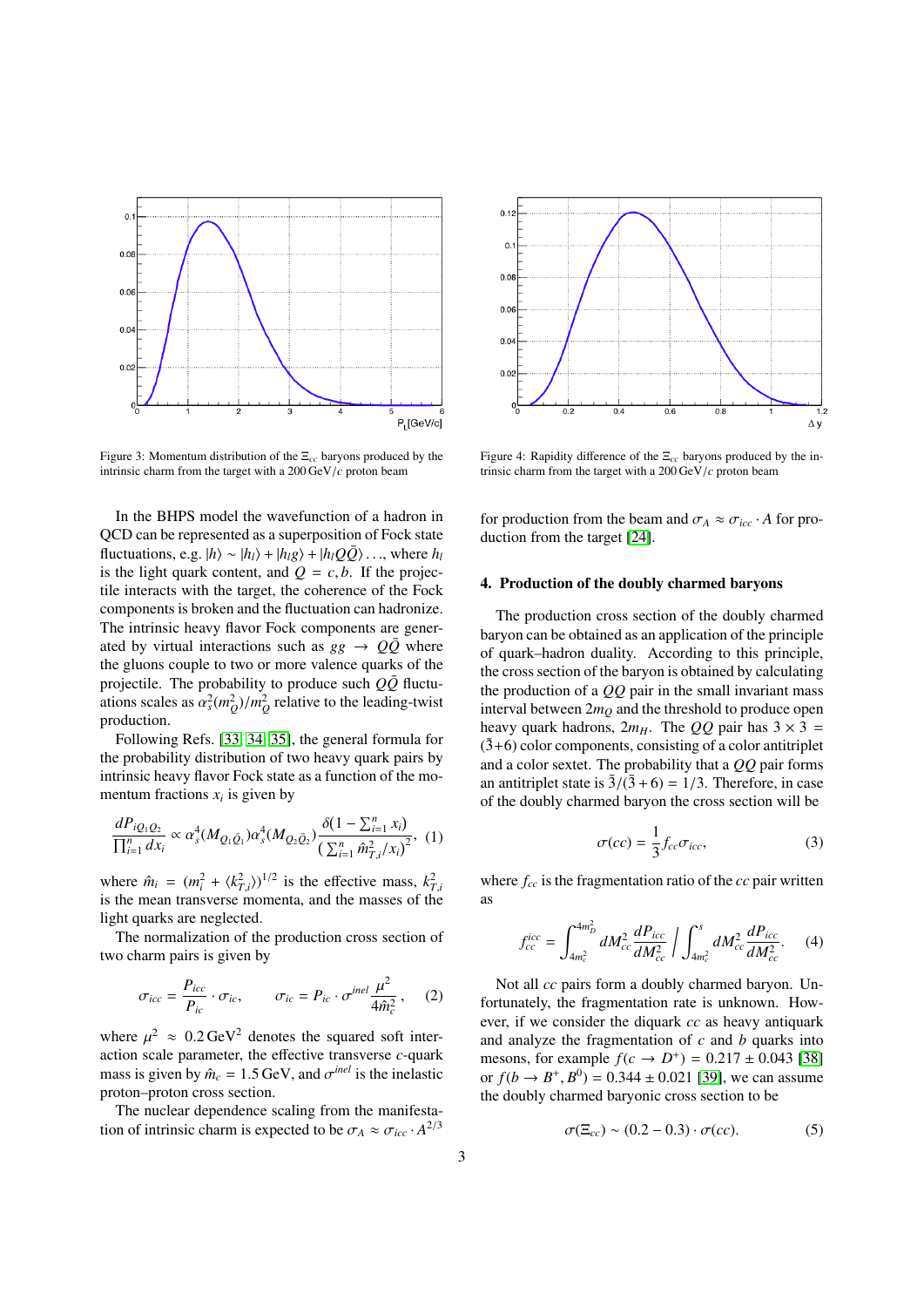The STAR fixed-target program is a fixed-target experiment using the proton beam of the Relativistic Heavy Ion Collider (RHIC) up to 250 GeV/*<sup>c</sup>* and the Au beam up to 100 GeV/*<sup>c</sup>* colliding with a wired target. Combining Eqs. [\(2\)](#page-2-0), [\(3\)](#page-2-1) and [\(4\)](#page-2-2) and using  $\sigma_{pp}^{inel}(p_{beam} = 200 \text{ GeV}) \approx 32 \text{ mb}$  [40] we may expect the production  $200 \,\text{GeV}$ )  $\approx 32 \,\text{mb}$  [\[40\]](#page-4-24), we may expect the production cross section of the Ξ*cc* to be

$$
\sigma(\Xi_{cc}) \approx (0.2 - 0.3) \times 75 \,\text{nb}.
$$

The kinematic limits on the energy and the momentum of the doubly charmed baryon formed by the intrinsic charm from the target are given by

<span id="page-3-15"></span>
$$
E_{lab} = \frac{1}{2m_{tar}}(m_{cc}^2 + m_{tar}^2), \quad p_{lab} = \frac{1}{2m_{tar}}(m_{cc}^2 - m_{tar}^2).
$$
\n(6)

These last expressions depend solely on the two masses *mcc* and *mtar* and no longer on the beam energy. Upon combining Eqs. [\(1\)](#page-2-3) and [\(6\)](#page-3-15) we can find the momentum distribution (Fig. [3\)](#page-2-4) and the distribution of the rapidity difference  $\Delta y = y - y_{tar}$  (Fig. [4\)](#page-2-5) in the laboratory frame. It is obvious that experiments at the STAR detector, typical at rapidities  $|y| < 1$  for track selection, have the potential to observe doubly charmed baryons.

The SMOG@LHCb is a fixed-target experiment using the LHC beam at 6500 GeV/*<sup>c</sup>* dumped in the Helium gas target. Following the logic from above and using  $\sigma_{pp}^{inel}(\sqrt{s} = 110 \,\text{GeV}) \approx 37 \,\text{mb}$  [\[41\]](#page-4-25) we obtain the production cross section of the  $\Xi$  to be production cross section of the Ξ*cc* to be

$$
\sigma(\Xi_{cc}) \approx (0.2 - 0.3) \times 65 \,\text{nb}.
$$

The kinematic distributions have the same shape with slightly different mean values. Unfortunately, SMOG@LHCb has acceptance only for <sup>∆</sup>*<sup>y</sup>* > 2 which will make the detection of the doubly charmed baryons problematic.

AFTER@LHC is the scheduled future fixed-target AFTER EXECT IS the scheduled future fixed-target<br>experiment at the LHC operating at  $\sqrt{s} = 115 \text{ GeV}$ . Therefore, the estimation provided for SMOG@LHCb can also be used for AFTER@LHC.

# 5. Conclusion

In this paper we investigated the beautiful prediction of the intrinsic heavy quark mechanism. The doubly charmed baryons are produced from the target with an approximate mean value for the momentum of about <sup>1</sup>.5 GeV/*c*. Such "soft" final states can be observed at the current and future fixed-target experiments. The production cross sections are presented.

From the calculation we see that the intrinsic heavy quark mechanism does not contribute to the region of negative  $x_F$ . The double intrinsic heavy quark mechanism is not the leading production mechanism at the modern accelerators [\[42\]](#page-4-26). However, it still can aim to searching exotic states like double charmed baryons. In addition, we reinterpreted the SELEX data and obtained a realistic production ratio for doubly charmed baryons (*ccu*) over  $\Lambda_c^+$  in the kinematic region of SELEX (see the discussion in Sec. [2\)](#page-0-0).

In the end it is interesting to note that using the fragmentation ratios of *c* and *b* quarks into baryons,  $f(c \rightarrow \Lambda_c^+) = 0.071 \pm 0.21$  [\[43\]](#page-4-27) and  $f(b \rightarrow b$ -baryons) = 0.197 + 0.046 [39] we can also roughly calculate the  $0.197 \pm 0.046$  [\[39\]](#page-4-23) we can also roughly calculate the doubly, hidden and open charm, tetraquark production cross section as  $0.1 \cdot \sigma(cc)$ .

### *Acknowledgments*

We would like to thank S.J. Brodsky for very detailed and productive discussions on the production of heavy quark states from the target via the intrinsic heavy quark mechanism. In addition, we would like to thank Guannan Xie for comments on acceptance of the STAR detector and Yu. Shcheglov for comments on the acceptance of the LHCb detector. This work was supported by the Estonian Research Council under Grant No. IUT2-27.

#### References

- <span id="page-3-0"></span>[1] M. Mattson *et al.* [SELEX Collaboration], Phys. Rev. Lett. 89, 112001 (2002)
- <span id="page-3-1"></span>[2] M. Mattson, Ph.D. thesis, Carnegie Mellon University (2002)
- <span id="page-3-2"></span>[3] M.A. Moinester *et al.* [SELEX Collaboration], Czech. J. Phys. 53, B201 (2003)
- <span id="page-3-3"></span>[4] A. Ocherashvili *et al.* [SELEX Collaboration], Phys. Lett. b628, 18 (2005)
- <span id="page-3-4"></span>[5] J. Engelfried [SELEX Collaboration], Nucl. Phys. A752, 121 (2005)
- <span id="page-3-5"></span>[6] J. Engelfried [SELEX Collaboration], Proceedings of the International Conference on Heavy Quarks and Leptons (HQL 06), Munich, Germany, 16–20 October 2006, eConf C 0610161, 003 (2006)
- <span id="page-3-6"></span>[7] S.P. Ratti, Nucl. Phys. Proc. Suppl. 115, 33 (2003)
- <span id="page-3-7"></span>[8] B. Aubert *et al.* [BaBar Collaboration], Phys. Rev. D74, 111103 (2006)
- <span id="page-3-8"></span>[9] Y. Kato *et al.* [Belle Collaboration], Phys. Rev. D89, no. 5, 052003 (2014)
- <span id="page-3-9"></span>[10] R. Aaij *et al.* [LHCb Collaboration], JHEP 1312, 090 (2013)
- <span id="page-3-10"></span>[11] S. Koshkarev and V. Anikeev, Phys. Lett. B765, 171 (2017)
- <span id="page-3-11"></span>[12] J. Badier *et al.* [NA3 Collaboration], Phys. Lett. B114, 457 (1982)
- <span id="page-3-12"></span>[13] J. Badier *et al.* [NA3 Collaboration], Phys. Lett. B158, 85 (1985)
- <span id="page-3-13"></span>[14] V.V. Kiselev and A.K. Likhoded, Phys. Usp. 45, 455 (2002) [Usp. Fiz. Nauk 172, 497 (2002)]
- <span id="page-3-14"></span>[15] V.V. Kiselev, A.K. Likhoded and M.V. Shevlyagin, Phys. Lett. B332, 411 (1994)